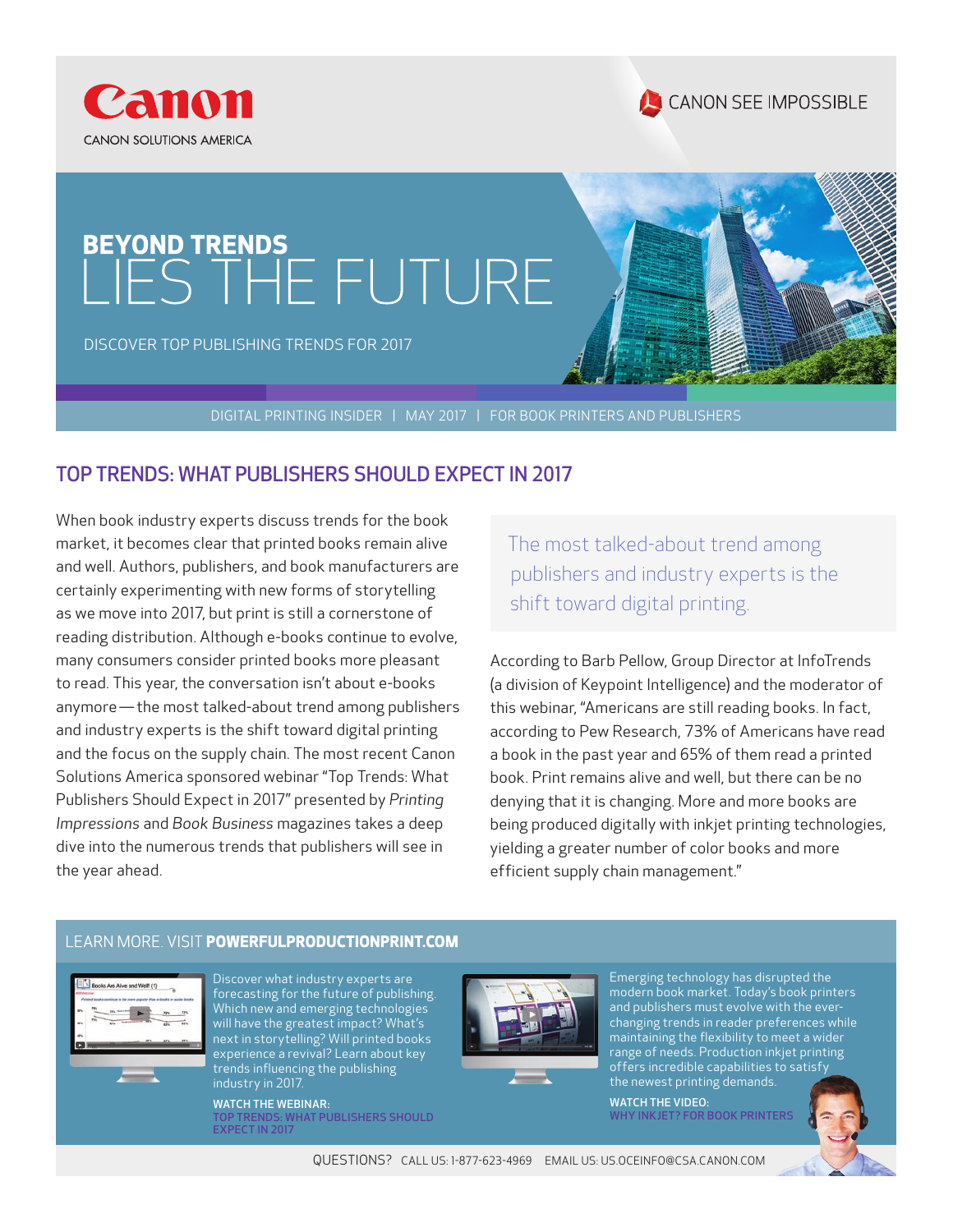

According to research from InfoTrends, printed book pages are quickly migrating from traditional to digital (on-demand) printing methods. Tracking the volume of print, InfoTrends forecasts that more than 50 billion pages of book printing will be produced on digital printing devices by 2020, most notably from inkjet printing technology. Pellow continues, "Inkjet technology opens up the opportunity for even more color books. Within the book market, color page volume is expected to increase at a compound annual growth rate (CAGR) of 8.6%."

Joining Pellow in this webinar replay is a panel of industry leaders, including:

- Angela Bole, CEO of the Independent Book Publishers Association
- Brian O'Leary, Executive Director at The Book Industry Study Group
- Jim Fetherston, CEO of Worzalla Publishing and a member of the Book Manufacturers Institute (BMI) Board of Directors

More than 50 billion pages of book printing will be produced on digital printing devices by 2020.

During the session, the panel echoes the case for print on-demand books, an efficient supply chain, and a number of other fascinating trends that are impacting authors, printers, and publishers in the book market.

Following Pellow's introduction, Angela Bole discusses the benefits that digital printing offers for today's independent book publishers. Thanks to digital printing technology and professional standards for production (as well as content creation and promotion), independent authors and small/ medium-sized publishers can now produce titles that are on par with those of larger publishers. During this webinar, Bole boils down the future of book publishing into three top trends, namely shifting business models, content, and formats.

Next, Brian O'Leary expands on these trends from the BISG standpoint - geared toward its intention to solve problems through the publishing supply chain. Specifically, O'Leary covers the following trends for the year:

- The efficiency, effectiveness, and stability of the supply chain for physical books
- The impact of the IDPF/w3c combination on the publishing standard for digital books (EPUB)
- Managing publishing workflows to support the creation of print and digital formats
- Developing rights management use cases and mapping them against vendors' capabilities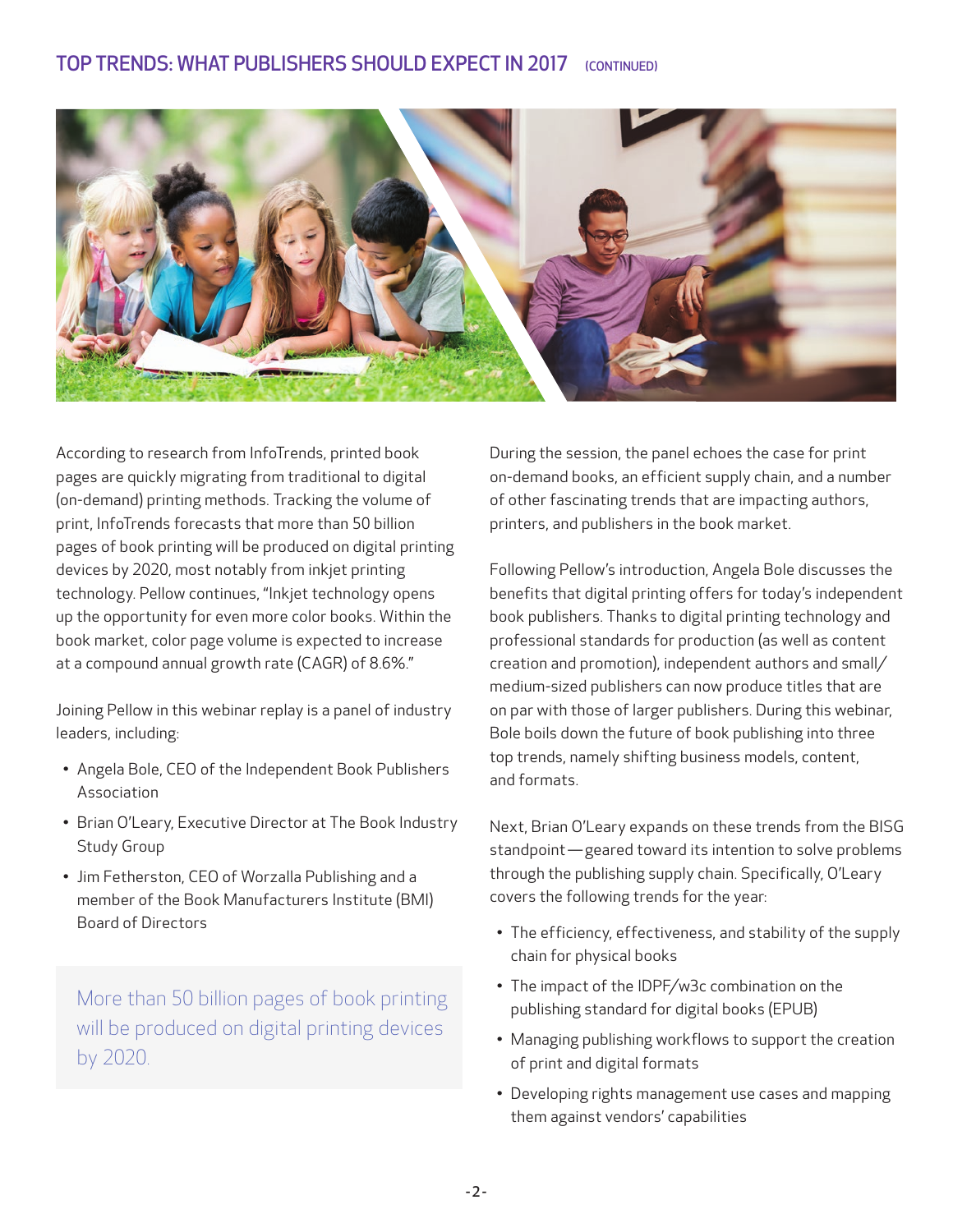### TOP TRENDS: WHAT PUBLISHERS SHOULD EXPECT IN 2017 (CONTINUED)

Finally, Jim Fetherston circles back to how digital printing technology is transforming the way that many publishers are doing business today. He uncovers four trends that he is seeing in the book market through the eyes of a publishing business owner and a member of BMI, including how the publisher's role continues to evolve, the technology train, the changing retail landscape, and the rise of the production supply chain.

This webinar provides a clear picture of the transformation that is occurring in the book market, implications for the growth of digital printing, the importance of inventory management, and how the role of the publishers will continue to evolve in 2017 and beyond.

### VISIT POWERFULPRODUCTIONPRINT.COM

Discover what industry experts are forecasting for the future of publishing. Which new and emerging technologies will have the greatest impact? What's next in storytelling? Will printed books experience a revival? Learn about key trends influencing the publishing industry in 2017.



### WATCH THE WEBINAR:

TOP TRENDS:V WHAT PUBLISHERS SHOULD EXPECT IN 2017